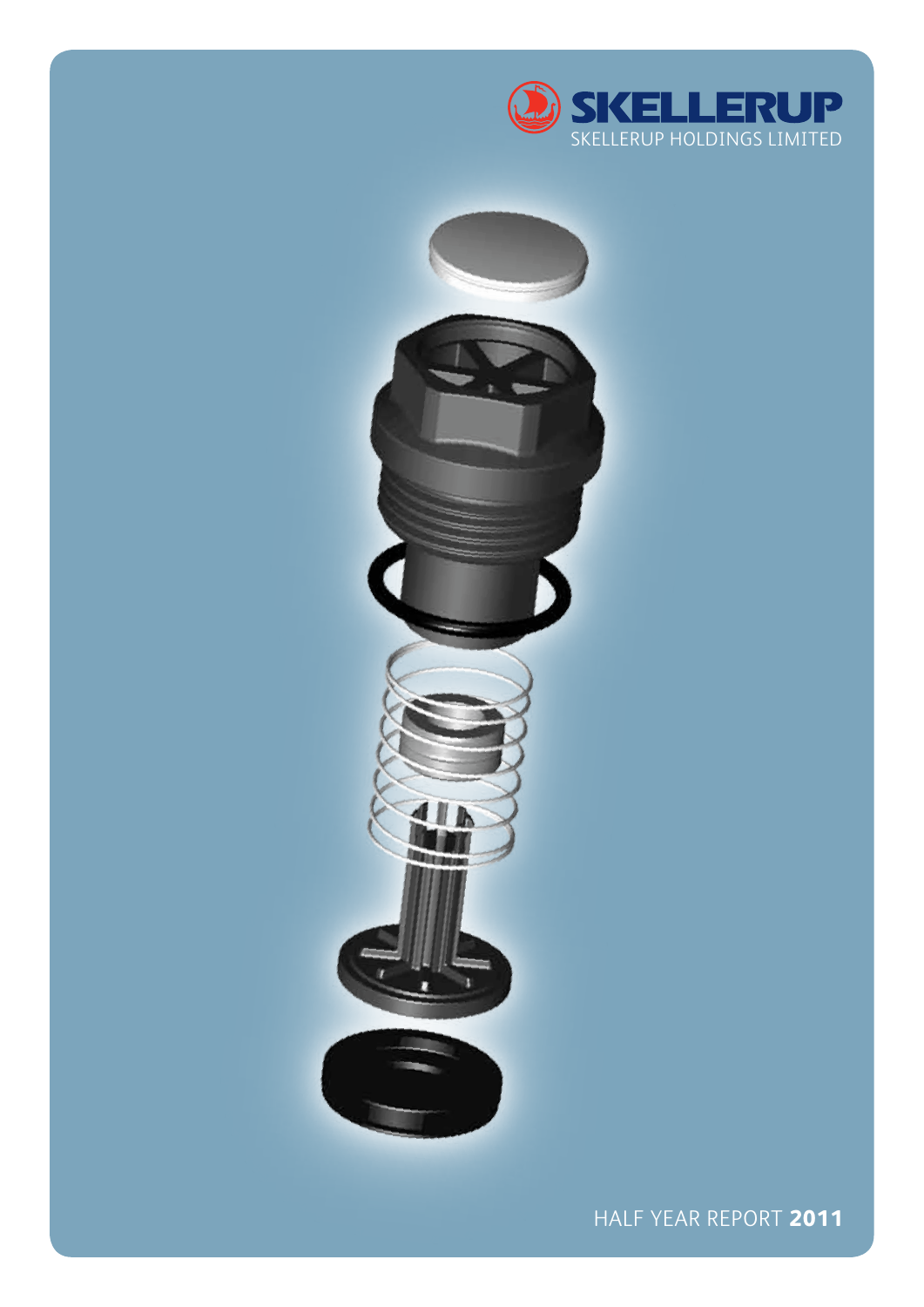# **02***Page* **overv iew**

**04** *Page* **Agr i D i v i s i o n**

**06** *Page*

**INDUSTRIAL DIVISION** 

# *Page* **10 FINANCIA L STAT E M ENT S**

**CONTENTS**

# **2011 Half Year: Ke y Points**

**Marked Improvement in trading conditions**

**Continued focus and investment in product development delivers significant benefits**

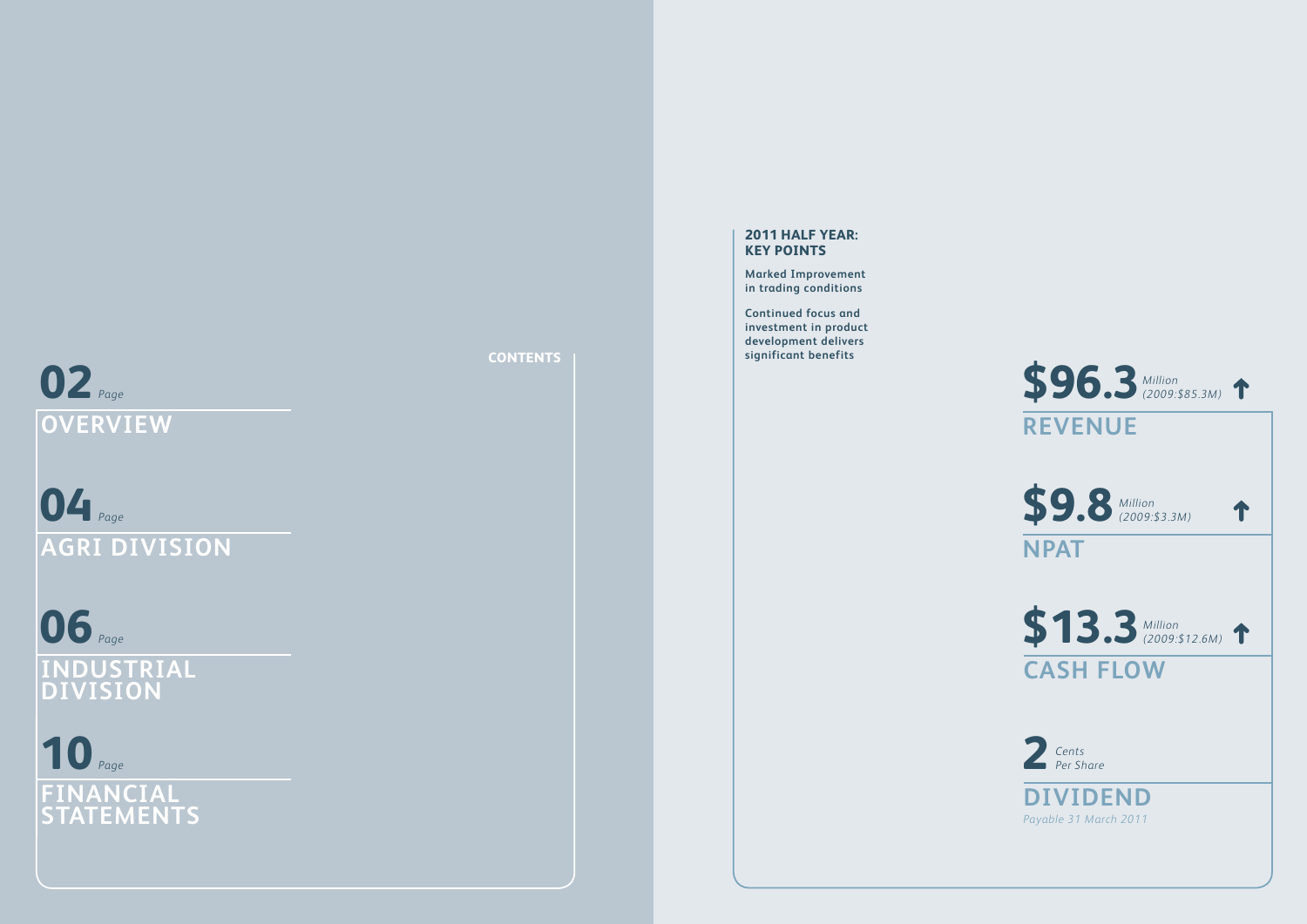

### **financial summary**

|                                              | HAI F YEAR ENDED<br>31 DFC 2010 | HALF YEAR ENDED<br>31 DFC 2009 | <b>HALF YEAR ENDED</b><br>31 DEC 2008 |
|----------------------------------------------|---------------------------------|--------------------------------|---------------------------------------|
|                                              | \$000                           | \$000                          | 5000                                  |
|                                              | (UNAUDITED)                     | ( HD)                          |                                       |
| <b>CONTINUING OPERATIONS</b>                 |                                 |                                |                                       |
| <b>TOTAL REVENUE</b>                         | 96,293                          | 85,303                         | 98,949                                |
| <b>EARNINGS BEFORE INTEREST AND TAXATION</b> | 15,472                          | 7,366                          | 12,221                                |
| Less finance costs                           | 1.370                           | 2.430                          | 2.973                                 |
| PROFIT FOR THE HALF YEAR BEFORE TAX          | 14,102                          | 4.926                          | 9,248                                 |
| Less taxation                                | 4.273                           | 1.661                          | 2.851                                 |
| Net profit after tax                         |                                 |                                |                                       |

The first half of this financial year has seen a pleasing lift in financial performance across the Skellerup Group. Net profit after tax (NPAT) was \$9.8m, which was three times the NPAT achieved for the half-year to December 2009 (\$3.3m). This was also 53.6% more than our NPAT for the six months to 31 December 2008.

Continuing Operations Revenue at \$96.3m was up 12.9% compared with the six months to December 2009, but 2.6% down on the same period in 2008.

year reflect a marked improvement in trading conditions, together with benefits arising from our continued focus and investment in product development across all areas of the business during the recessionary period. Operational improvement initiatives have reduced costs and contributed to this result.

Earnings before interest, tax, depreciation and amortisation (EBITDA) were \$19.1m compared with \$10.6m for the previous corresponding period. Operating cash flow was \$13.2m for the latest half year up from \$12.6m for the previous



corresponding period. This more modest increase reflects the increase in working capital required to service this year's more buoyant trading environment.

This half year result bears out the prudence of our decision at the start of the recession to ensure that costs were contained, but not at the expense of maintaining our presence in the increasingly competitive global technical polymer marketplace.

# The improvements in revenue and NPAT this half **Example 2018** Corresponding period. This more modest **DUAL HARDNESS PIPE GASKETS**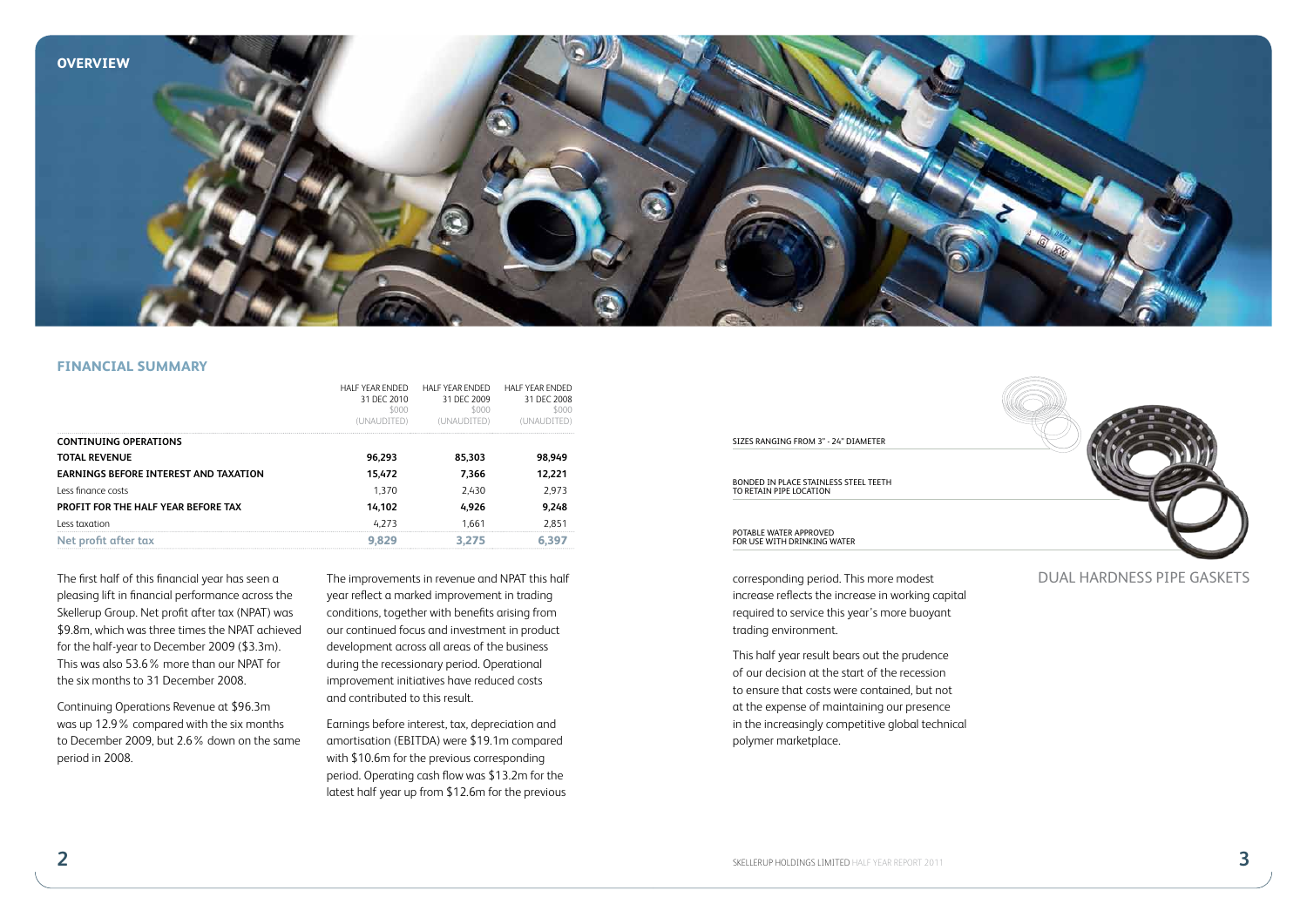

#### **Agri Division trading results**

Trading Results for the Six Months ended 31 December 2010 (Continuing Operations Basis)

| \$000'S                  | ACTUAL<br>2010 | <b>ACTUAL</b><br>2009 | <b>INCREASE</b><br>(DECREASE) | $\%$<br>CHANGE | ACTUAL<br>2008 | <b>INCREASE</b><br>(DECREASE) | $\%$<br>CHANGE |
|--------------------------|----------------|-----------------------|-------------------------------|----------------|----------------|-------------------------------|----------------|
| <b>OPERATING REVENUE</b> | 33.452         | 30.980                | 2.472                         | 8.0%           | 36.617         | (3.165)                       | $(8.6)$ %      |
| <b>EBITDA</b>            | 10.255         | 7.649                 | 2.606                         | 34.1%          | 9.772          | 483                           | 4.9%           |
| EBIT                     | 8.116          | 6.365                 | 1.751                         | 27.5%          | 8.496          | (380)                         | (4.5)%         |

Our Agri division was somewhat insulated from the effects of the global recession, as the majority of its products are essential consumables for the dairy industry. As a result, sales increased by a more modest 8.0% for the six months to 31 December 2010 relative to the first half year in 2009.

Agri earnings for the six months were up on the corresponding period in 2009 by a pleasing 27.5%. This result was supported by improved factory efficiencies, growth in our international and local markets for dairy liners and filters, and some improvement in demand for products

of a more capital nature. There is on-going improvement in milk solid prices and an associated increase in confidence in the dairy industry world wide.

Our Christchurch-based Development team provides an important role for the Group's range of dairy related technical polymer products. Particularly notable success has been achieved through this team's development of a silicone formulation suitable for dairy liners. These are currently being sold into the European market, and are on trial in the North American market.

# ANTI- SLIP BARREL MILKING LINER INCREASES AIR-FLOW & ENHANCES MILK FLOW

#### CORRUGATED FOR CUP ALIGNMENT

#### VACUUM SHUT-OFF GROOVE

There are signs of improving demand for our range of dairy related products of a more capital nature from our New Zealand and European customer base. Indications are that demand in the Australian market is also increasing, as the recent flooding has necessitated partial or complete milking shed refits in certain areas.

Overall, trading conditions for the Agri division continue to be positive going in to the second half of the financial year.



**The Community of Street Andrew Community of the Community of the Community of The Community of The Community of The Community of The Community of The Community of The Community of The Community of The Community of The Com** 

# **VACPLUS** SQUARE LINERS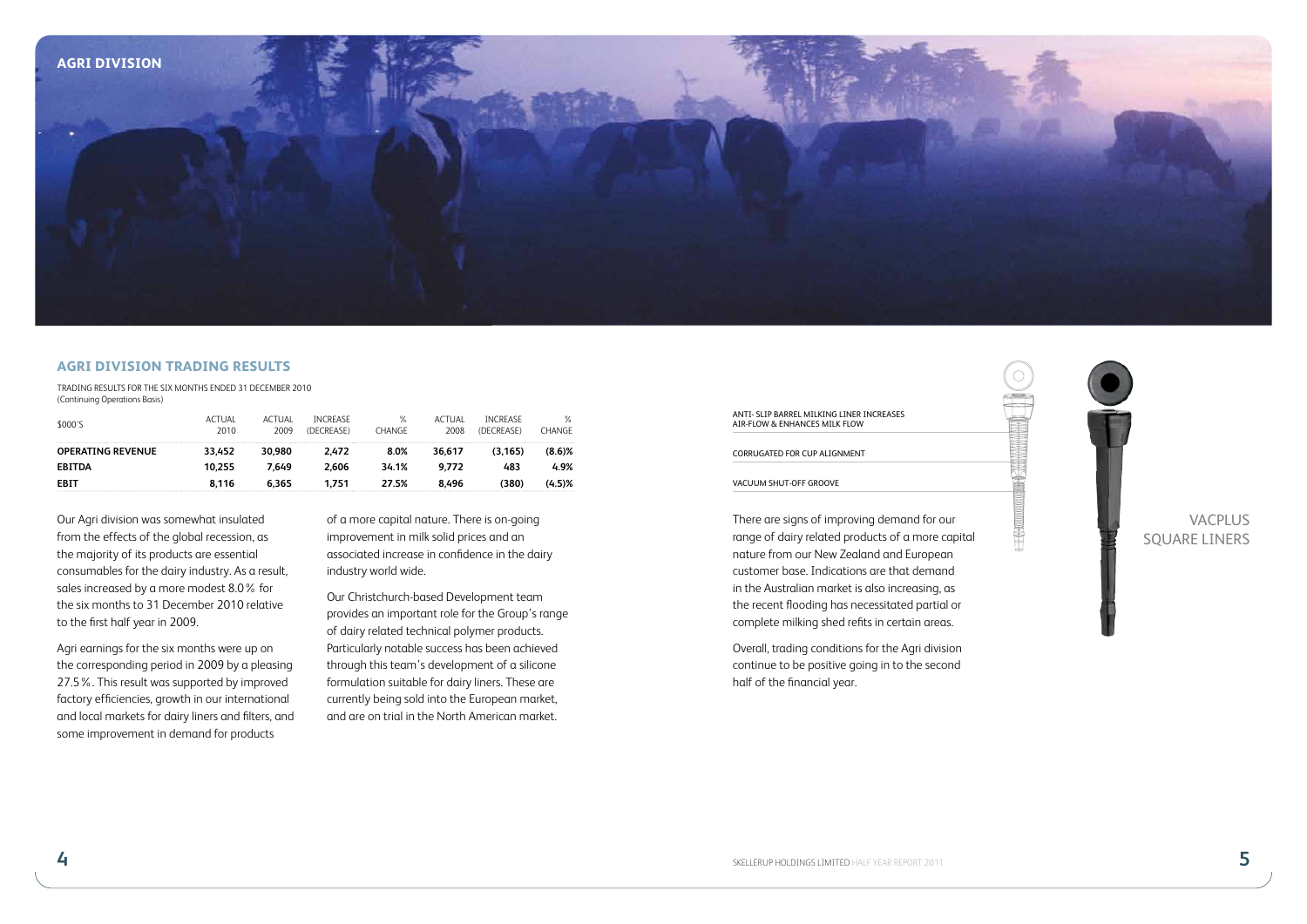

#### **INDUSTRIAL DIVISION TRADING RESULTS**

Trading Results for the Six Months ended 31 December 2010 (Continuing Operations Basis)

| \$000'S                  | <b>ACTUAL</b><br>2010 | <b>ACTUAL</b><br>2009 | <b>INCREASE</b><br>(DECREASE) | %<br>CHANGE | ACTUAL<br>2008 | <b>INCREASE</b><br>(DECREASE) | ℅<br><b>CHANGE</b> |
|--------------------------|-----------------------|-----------------------|-------------------------------|-------------|----------------|-------------------------------|--------------------|
| <b>OPERATING REVENUE</b> | 62.749                | 54.284                | 8.465                         | 15.6%       | 62.110         | 639                           | 1.0%               |
| <b>EBITDA</b>            | 11.115                | 5.641                 | 5.474                         | 97.0%       | 7.856          | 3.259                         | 41.5%              |
| EBIT                     | 9.766                 | 3.848                 | 5.918                         | 153.4%      | 6.205          | 3.561                         | 57.4%              |

Industrial division revenue, for the six months under review, increased by 15.6% to \$62.7m. This represents 65.2% of group revenue for the period. Earnings before Interest and Tax (EBIT) for the same period was \$9.8m, – well over double our EBIT for the previous corresponding period.

This was an excellent performance for the Industrial division. Our initiatives to reduce costs and improve operational efficiencies have contributed to this result, together with increased demand over a broad range of our industrial products.

The introduction of new products and an expanded sales team based in Italy has increased our profile as a solution provider for technical polymer products in significant European markets that we had not previously serviced (particularly Germany and France). This resulted in improved sales and profitability for this period.

We achieved strong growth in revenue and earnings from the sale of industrial vacuum pumps into the US oil and gas exploration markets on the back of the more recent rise in the price of oil. This growth is expected to continue well into the second half of the year.

Sales of Dektite flexible roof flashings and plumbing products into the North American market have grown significantly, following our decisions to broaden the distributor base. Our



forced fan cooling

Australian market for these products has also continued to gain momentum.

Gulf Rubber continues to achieve its objectives in the driveshaft coupling market; and demand for other technical products, such as pipe gaskets, continues to increase, as our offshore markets recover from the impact of the global recession.

Our Auckland-based Development team continues to be a valuable resource, actively delivering innovative industrial polymer products to a broad range of international markets.



MASPORT HIGH PERFORMANCE AIR-COOLED ROTARY VANE VACUUM PUMP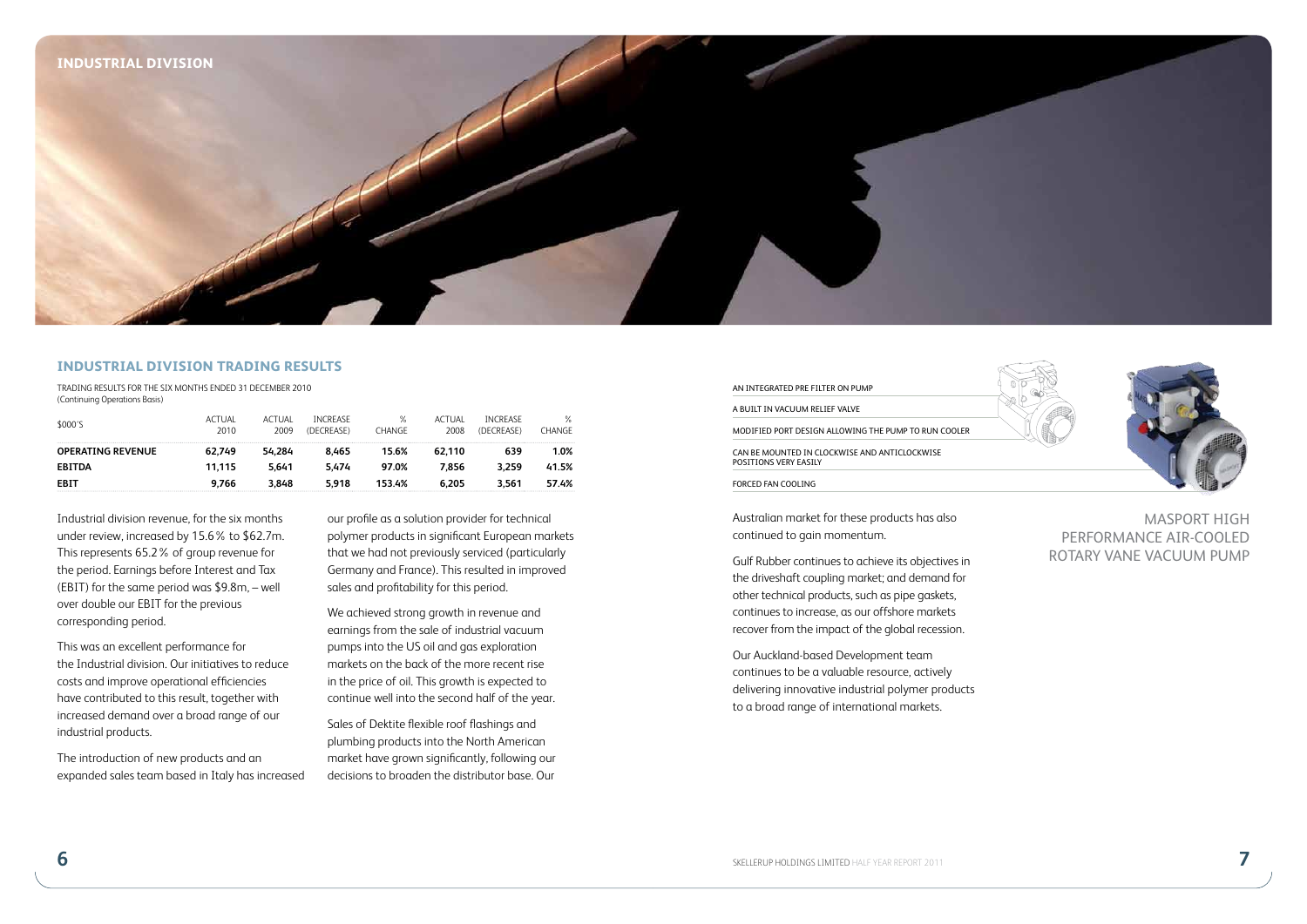

## **Financial Position**

The Company has continued to improve its financial position during the six months under review. The gearing ratio (net debt to net debtplus-equity) improved from 21% at 30 June 2010 to 16%. Net debt at 31 December 2010 had reduced to \$19.9m.

# **Financial Return**

The Directors are pleased that the underlying performance of the business has been reflected in the Company's share price. The NZX website recently reported that Skellerup was a 'standout' performer in 2010, with a share price 'gain of more than 130 percent'. The total shareholder return attributable to the Company's 5,000 shareholders for the calendar year was 145 percent.

For the six months to 31 December 2010, the Directors have declared an interim dividend of two cents per share, fully imputed, which will be paid on 31 March 2011 to shareholders on the register at 5pm on 18 March 2011.

Given the current strong financial position, the Dividend Reinvestment Plan will not be operative for this dividend payment.

### **Christchurch Earthquake**

The February earthquake struck at the heart of Skellerup's 'home town'; and its effects will be felt within the region and across New Zealand for many years. We were extremely fortunate to have no serious injuries amongst our 200+ Christchurchbased staff or their immediate families.

Our Woolston facilities – two factories and a separate distribution centre – were very close to the epicentre of the quake. We are extremely fortunate that they have been reported sound, with little or no significant damage to buildings or machinery.

There has, however been some superficial damage, with some racking falling over, as well as broken windows and lights.

As this report goes to print, we are in the process of reinstating the facilities on the site, aiming to ensure all site hazards have been identified and managed, arranging temporary water and sanitary facilities, and doing whatever is needed to get our business back up and running as quickly as possible.

Our existing inventories are healthy, and should cope with any immediate customer demand until production resumes.

In the meantime, our staff have mobilised to make sure, as they did after the September 2010 quake, that deliveries resumed to our customers within a few days of the quake.

I take this opportunity to commend the courage and the sterling efforts of our Christchurch-based staff in looking after our customers and returning to work despite their difficult personal situations in an environment that has been extremely challenging.

All staff (including temporary staff) have been paid on time.

Our material damage and business interruption insurance cover is comprehensive.

Not only will there be no jobs lost; we have recently won new orders that means we will be hiring additional staff in the near future.

Many of our shareholders are based in the Canterbury area, and we hope that those who were affected by the quake will be able to survive this difficult period and rebuild over the coming months.

Skellerup has a proud history in Christchurch, and we remain committed to the future of the city as one of its longest established, most successful companies.

# **Outlook**

Although economic recovery is slow within the European and US markets (in particular), the worst effects of the global recession appear to have abated.

We believe our pleasing result this half year, given the steady recovery in the majority of our markets, is proof that our plans and efforts are effective in improving the business.

We are also seeing further growth opportunities in both the Agri and Industrial divisions. Further capital investment in more dairy conversions would boost sales of our product range that are of a capital nature.

The profit achieved for this half year to 31 December 2010 has given your Board continued confidence in its forecast of \$18.5 - \$19.5m Net Profit after Tax for the 2011 financial year. This is consistent with the market guidance given during December 2010.

In summary, this half year has seen a solid recovery, particularly in our Industrial division that was most affected by global recessionary conditions. We expect to see continued growth and sound financial performance for the balance of this financial year despite the disruption of the Christchurch earthquake on the 22nd of February.

**8 9** Sir Selwyn Cushing Chairman

11 March 2011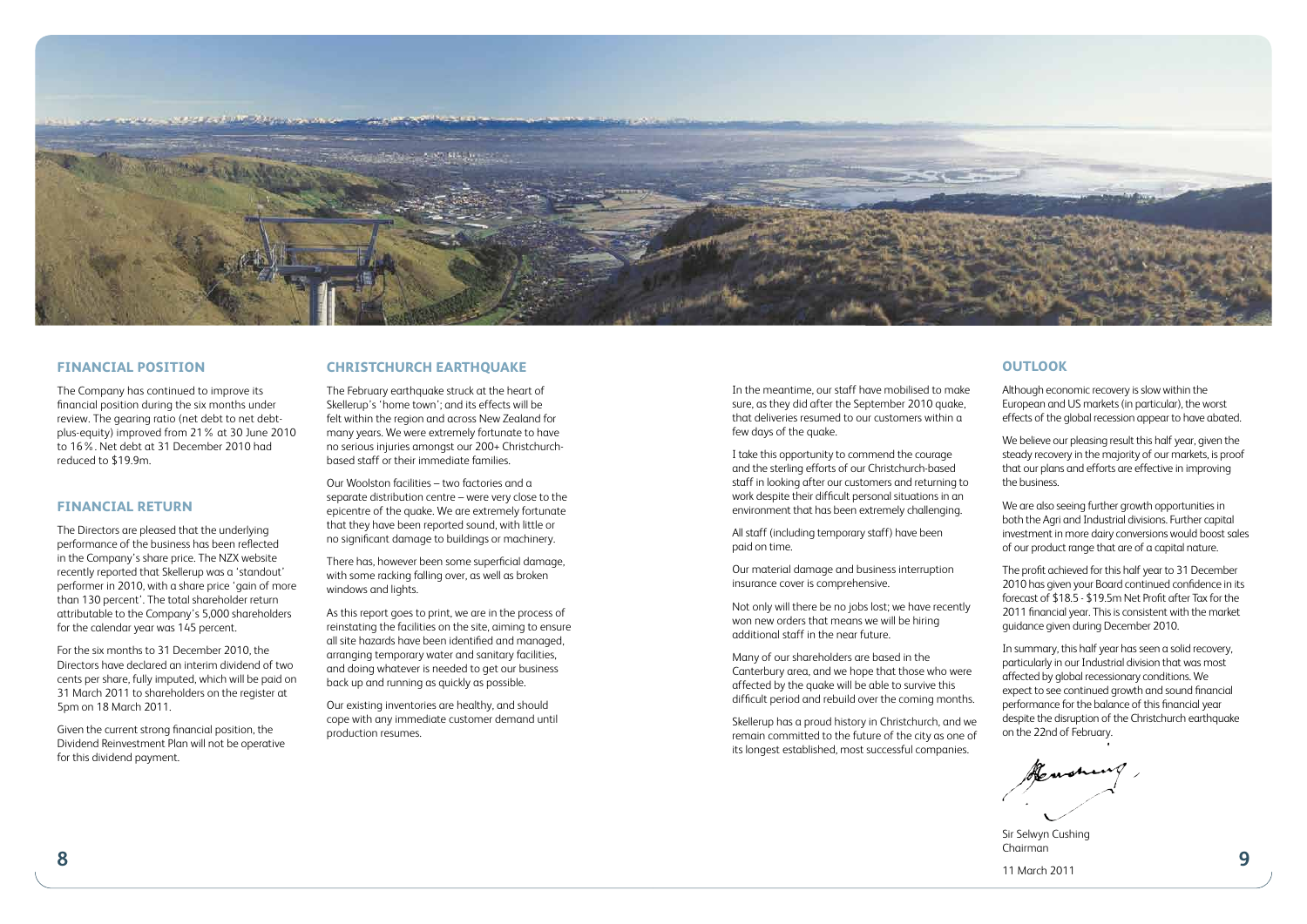# **11***Page* **INCOME STAT E M ENT**

**12** *Page* **BALANCE SHEET** 

**13** *Page* **C ash Flow**

*Page* **14 COMPREHENSIVE INCOME** 

15<sub>Page</sub> **Changes in Equit y**

16 Page **NOTE** 

**FINANCI STATEMENT CONTENTS**

# **FINANCIAL ST**

## INCOME STATEMENT FOR THE HALF YEAR ENDED 31 december 2010

|                                                                          | CONSOLIDATED                                                  |                                                               |
|--------------------------------------------------------------------------|---------------------------------------------------------------|---------------------------------------------------------------|
|                                                                          | <b>HALF YEAR ENDED</b><br>31 DEC 2010<br>\$000<br>(UNAUDITED) | <b>HALF YEAR ENDED</b><br>31 DEC 2009<br>\$000<br>(UNAUDITED) |
| <b>CONTINUING OPERATIONS</b>                                             |                                                               |                                                               |
| <b>REVENUE</b>                                                           |                                                               |                                                               |
| Sale of goods                                                            | 96,201                                                        | 85,264                                                        |
| Rental revenue                                                           | 92                                                            | 39                                                            |
| Total Revenue                                                            | 96,293                                                        | 85,303                                                        |
| Cost of sales                                                            | 57,757                                                        | 54,735                                                        |
| Gross profit                                                             | 38,536                                                        | 30,568                                                        |
| Plus other income                                                        | 365                                                           | 813                                                           |
| Less distribution expenses                                               | 3,503                                                         | 3,256                                                         |
| Less marketing expenses                                                  | 7,998                                                         | 7,199                                                         |
| Less administrative expenses                                             | 11,928                                                        | 13,560                                                        |
| Profit from continuing operations before income tax<br>and finance costs | 15,472                                                        | 7.366                                                         |
| Less finance costs                                                       | 1,370                                                         | 2,430                                                         |
| Profit from continuing operations before income tax                      | 14,102                                                        | 4,936                                                         |
| Less income tax expense                                                  | 4,273                                                         | 1,661                                                         |
| Net profit from continuing operations after income tax                   | 9.829                                                         | 3.275                                                         |
| <b>EARNINGS PER SHARE (CENTS PER SHARE)</b>                              |                                                               |                                                               |
| From continuing operations                                               |                                                               |                                                               |
| - Basic earnings per share                                               | 5.12                                                          | 2.03                                                          |
| - Diluted earnings per share                                             | 5.12                                                          | 2.03                                                          |
| Net Tangible Assets per Share (cents per share)                          | 28.84                                                         | 25.57                                                         |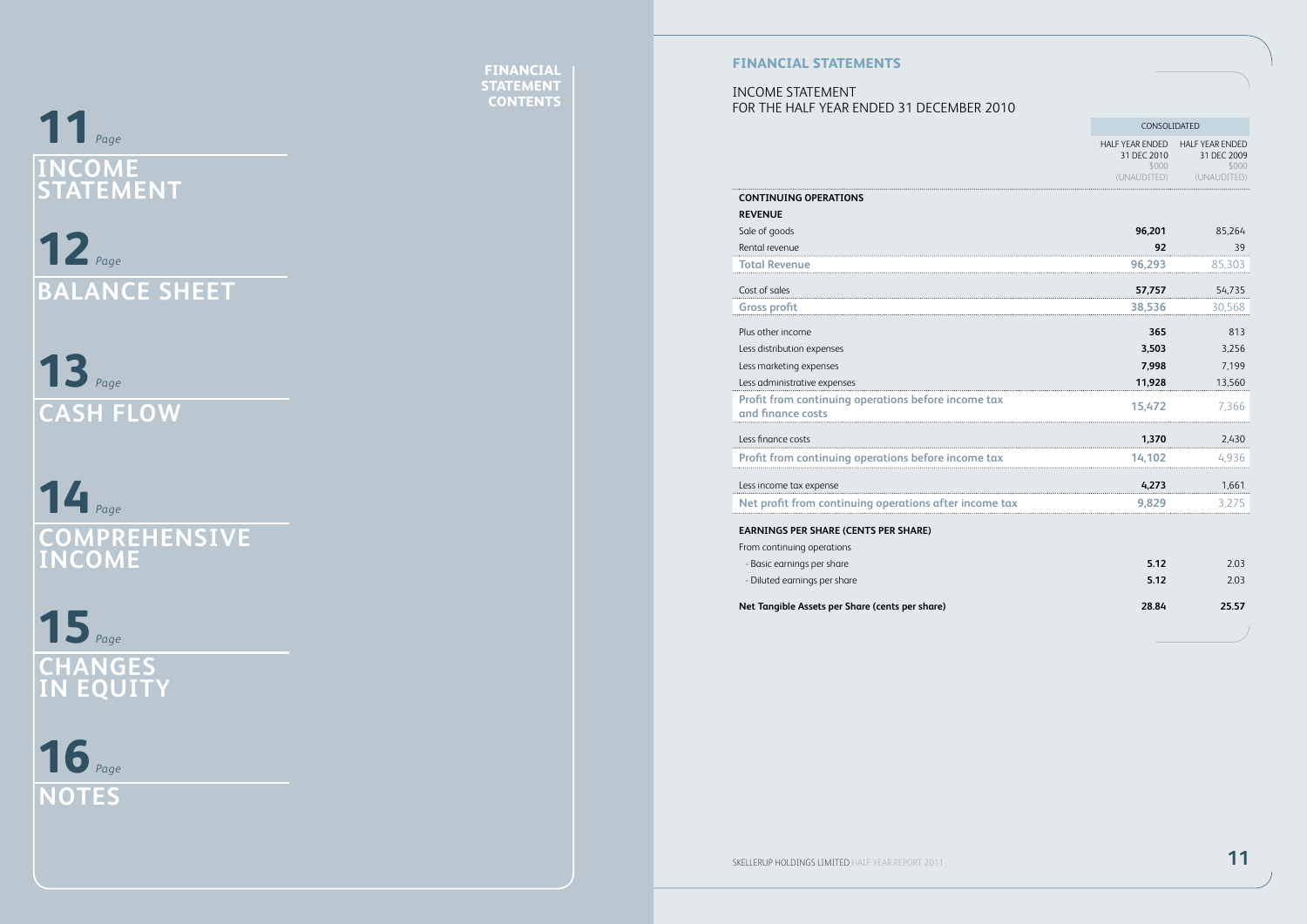# **FINANCIAL STATEMENTS (continued)**

# Balance Sheet AS AT 31 december 2010

|                                                              |                                              | CONSOLIDATED                  |                                             |                                                      | CONSOLIDATED                                                           |
|--------------------------------------------------------------|----------------------------------------------|-------------------------------|---------------------------------------------|------------------------------------------------------|------------------------------------------------------------------------|
|                                                              | AS AT<br>31 DEC 2010<br>\$000<br>(UNAUDITED) | AS AT<br>31 DEC 2009<br>\$000 | AS AT<br>30 JUNE 2010<br>\$000<br>(AUDITED) |                                                      | HALF YEAR ENDED HALF YEAR ENDED<br>31 DEC 2010<br>\$000<br>(UNAUDITED) |
|                                                              |                                              | (UNAUDITED)                   |                                             |                                                      |                                                                        |
| <b>CURRENT ASSETS</b>                                        | 10,034                                       |                               | 9,567                                       | CASH FLOWS FROM OPERATING ACTIVITIES                 |                                                                        |
| Cash and cash equivalents                                    | 31,749                                       | 7,278                         |                                             | Receipts from customers                              | 103,126                                                                |
| Trade and other receivables                                  | 32,245                                       | 28,549                        | 39,312                                      | Interest received                                    | 248                                                                    |
| Inventories                                                  |                                              | 28,268<br>77                  | 28,159<br>329                               | Payments to suppliers and employees                  | (85,051)                                                               |
| Income tax receivable<br>Derivative financial assets         | 740                                          | 15                            | 275                                         | Interest paid                                        | (1,760)                                                                |
|                                                              |                                              |                               |                                             | Income tax paid                                      | (3,299)                                                                |
| <b>Total Current Assets</b>                                  | 74,768                                       | 64,187                        | 77,642                                      | Net cash flows from operating activities             | 13,264                                                                 |
| <b>Non-current Assets</b>                                    |                                              |                               |                                             | CASH FLOWS FROM INVESTING ACTIVITIES                 |                                                                        |
| Property, plant and equipment                                | 38,399                                       | 40,561                        | 38,652                                      | Purchase of property, plant and equipment            | (3, 117)                                                               |
| Deferred tax assets                                          | 2,853                                        | 2,165                         | 2,536                                       | Net cash flows from/(used in) investing activities   | (3, 117)                                                               |
| Goodwill and other intangible assets                         | 50,274                                       | 52,540                        | 50,908                                      |                                                      |                                                                        |
| Derivative financial assets                                  |                                              | $\sim$                        | 40                                          | CASH FLOWS FROM FINANCING ACTIVITIES                 |                                                                        |
| Investments and advances                                     | 3,000                                        | 3,000                         | 3,000                                       | Proceeds from issue of shares                        | $\blacksquare$                                                         |
| <b>Total Non-current Assets</b>                              | 94,526                                       | 98,266                        | 95,136                                      | Repayment of borrowings                              | (6,483)                                                                |
| <b>Total Assets</b>                                          | 169,294                                      | 162,453                       | 172,778                                     | Equity dividends paid                                | (3,241)                                                                |
| <b>Current Liabilities</b>                                   |                                              |                               |                                             | Net cash flows from/(used in) financing activities   | (9,724)                                                                |
| Trade and other payables                                     | 17,992                                       | 16,078                        | 22,634                                      | Net increase/(decrease) in cash and cash equivalents | 423                                                                    |
| Provisions                                                   | 7,656                                        | 6,407                         | 6,273                                       | Cash and cash equivalents at beginning of the period | 9,567                                                                  |
| Interest bearing loans and borrowings                        | 64                                           | 129                           | 115                                         | Effect of exchange rate fluctuations                 | 44                                                                     |
| Income tax payable                                           | 3,169                                        | 854                           | 1,976                                       | Cash and cash equivalents at end of the period       | 10,034                                                                 |
| Derivative financial liabilities                             | 1,020                                        | 1,757                         | 1,012                                       |                                                      |                                                                        |
| <b>Total Current Liabilities</b>                             | 29,901                                       | 25,225                        | 32,010                                      |                                                      |                                                                        |
|                                                              |                                              |                               |                                             |                                                      |                                                                        |
| <b>Non-current Liabilities</b>                               |                                              |                               |                                             |                                                      |                                                                        |
| Provisions                                                   | 1,282                                        | 1,492                         | 1,140                                       |                                                      |                                                                        |
| Interest bearing loans and borrowings                        | 29,947                                       | 41,471                        | 36,380                                      |                                                      |                                                                        |
| Derivative financial liabilities<br>Deferred tax liabilities | 152<br>1,931                                 | 590<br>1,215                  | 359<br>1,999                                |                                                      |                                                                        |
| <b>Total Non-current Liabilities</b>                         | 33,312                                       | 44,768                        | 39,878                                      |                                                      |                                                                        |
| <b>Total Liabilities</b>                                     | 63,213                                       | 69,993                        | 71,888                                      |                                                      |                                                                        |
| <b>Net Assets</b>                                            | 106,081                                      | 92,460                        | 100,890                                     |                                                      |                                                                        |
|                                                              |                                              |                               |                                             |                                                      |                                                                        |
| <b>EQUITY</b>                                                |                                              |                               |                                             |                                                      |                                                                        |
| Equity attributable to equity holders of the parent          |                                              |                               |                                             |                                                      |                                                                        |
| Share capital                                                | 69,732                                       | 66,760                        | 68,198                                      |                                                      |                                                                        |
| Reserves                                                     | (6,711)                                      | (7, 386)                      | (5,314)                                     |                                                      |                                                                        |
| Retained earnings                                            | 43,060                                       | 33,086                        | 38,006                                      |                                                      |                                                                        |
| <b>Total Equity</b>                                          | 106,081                                      | 92,460                        | 100,890                                     |                                                      |                                                                        |
|                                                              |                                              |                               |                                             |                                                      |                                                                        |
|                                                              |                                              |                               |                                             | SKELLERUP HOLDINGS LIMITED HALF YEAR REPORT 2011     |                                                                        |
|                                                              |                                              |                               |                                             |                                                      |                                                                        |

# Cash Flow Statement

FOR THE HALF YEAR ENDED 31 december 2010

|                                                      | CONSOLIDATED                                                  |                                                         |  |  |
|------------------------------------------------------|---------------------------------------------------------------|---------------------------------------------------------|--|--|
|                                                      | <b>HALF YEAR ENDED</b><br>31 DEC 2010<br>\$000<br>(UNAUDITED) | HAI F YEAR ENDED<br>31 DEC 2009<br>\$000<br>(UNAUDITED) |  |  |
| CASH FLOWS FROM OPERATING ACTIVITIES                 |                                                               |                                                         |  |  |
| Receipts from customers                              | 103,126                                                       | 85,582                                                  |  |  |
| Interest received                                    | 248                                                           | 190                                                     |  |  |
| Payments to suppliers and employees                  | (85,051)                                                      | (68, 977)                                               |  |  |
| Interest paid                                        | (1,760)                                                       | (2,546)                                                 |  |  |
| Income tax paid                                      | (3,299)                                                       | (1,651)                                                 |  |  |
| Net cash flows from operating activities             | 13,264                                                        | 12,598                                                  |  |  |
| CASH FLOWS FROM INVESTING ACTIVITIES                 |                                                               |                                                         |  |  |
| Purchase of property, plant and equipment            | (3, 117)                                                      | (2,087)                                                 |  |  |
| Net cash flows from/(used in) investing activities   | (3, 117)                                                      | 2.087)                                                  |  |  |
| CASH FLOWS FROM FINANCING ACTIVITIES                 |                                                               |                                                         |  |  |
| Proceeds from issue of shares                        |                                                               | 20.735                                                  |  |  |
| Repayment of borrowings                              | (6,483)                                                       | (30,531)                                                |  |  |
| Equity dividends paid                                | (3,241)                                                       |                                                         |  |  |
| Net cash flows from/(used in) financing activities   | (9,724)                                                       | (9,796)                                                 |  |  |
| Net increase/(decrease) in cash and cash equivalents | 423                                                           | 715                                                     |  |  |
| Cash and cash equivalents at beginning of the period | 9,567                                                         | 6,853                                                   |  |  |
| Effect of exchange rate fluctuations                 | 44                                                            | (290)                                                   |  |  |
| Cash and cash equivalents at end of the period       | 10,034                                                        | 7.278                                                   |  |  |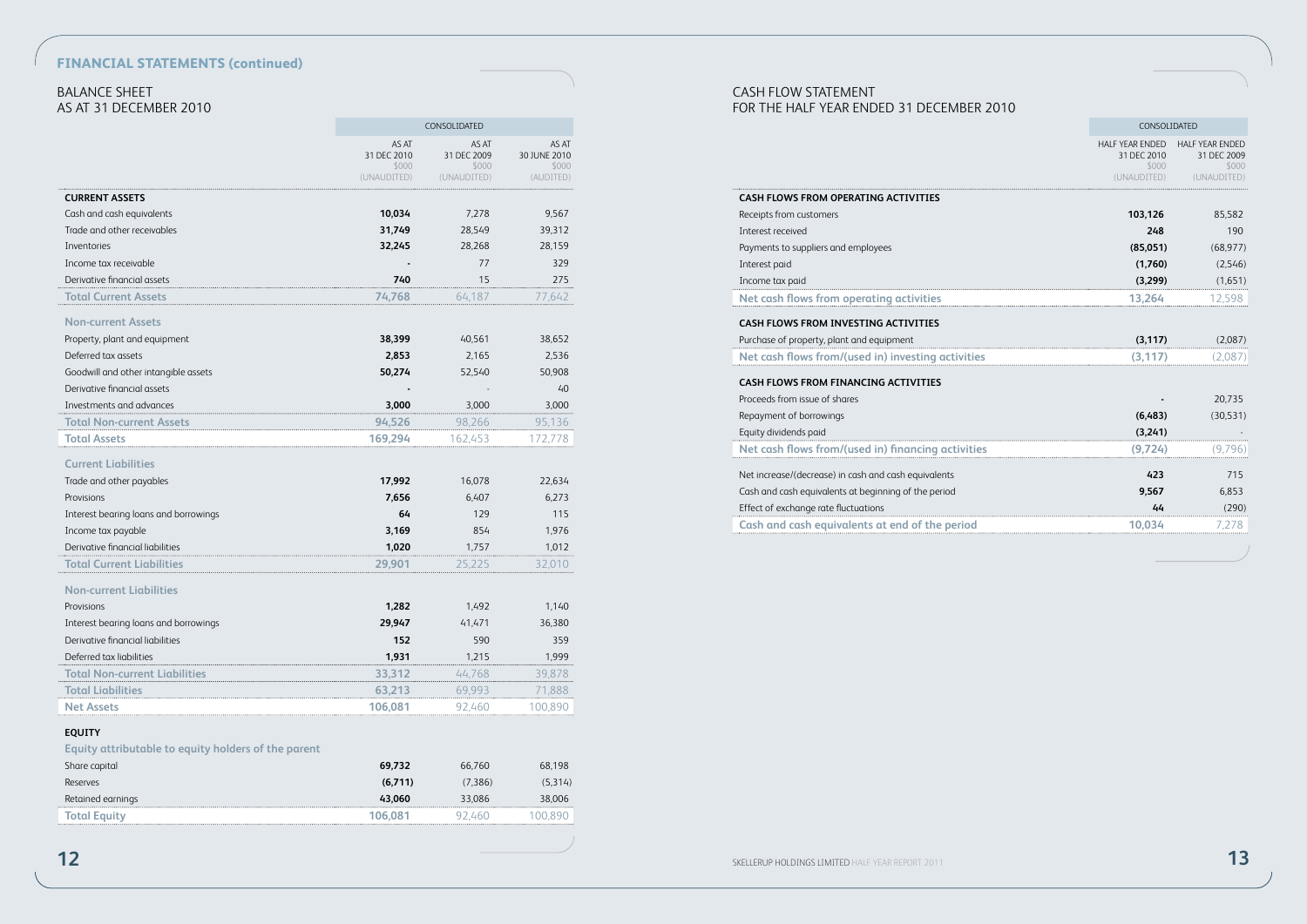# **FINANCIAL STATEMENTS (continued)**

# Statement of Comprehensive Income FOR THE HALF YEAR ENDED 31 DECEMBER 2010

|                                                                   | CONSOLIDATED                                                  |                                                         |  |  |
|-------------------------------------------------------------------|---------------------------------------------------------------|---------------------------------------------------------|--|--|
|                                                                   | <b>HALF YEAR ENDED</b><br>31 DEC 2010<br>\$000<br>(UNAUDITED) | HAI F YEAR ENDED<br>31 DEC 2009<br>\$000<br>(UNAUDITED) |  |  |
| Net profit after tax for the period                               | 9,829                                                         | 3.275                                                   |  |  |
| OTHER COMPREHENSIVE INCOME                                        |                                                               |                                                         |  |  |
| Net gains/(losses) on hedge of net investments                    | (1,794)                                                       | (2.859)                                                 |  |  |
| Exchange movements on translation of foreign operations           | 80                                                            | (1,468)                                                 |  |  |
| Net gains/(losses) on cash flow hedges                            | 471                                                           | 1.924                                                   |  |  |
| Deferred tax relating to components of other comprehensive income | (154)                                                         | (577)                                                   |  |  |
| Other comprehensive income net of tax                             | (1, 397)                                                      | (2.980)                                                 |  |  |
| Total comprehensive income for the period                         | 8.432                                                         | 295                                                     |  |  |
| <b>ATTRIBUTABLE TO:</b>                                           |                                                               |                                                         |  |  |
| Equity holders of parent                                          | 8,432                                                         | 295                                                     |  |  |
| Minority interests                                                |                                                               |                                                         |  |  |
|                                                                   | 8.432                                                         | ЛY                                                      |  |  |
|                                                                   |                                                               |                                                         |  |  |

# Statement of Changes in Equity FOR THE HALF YEAR ENDED 31 DECEMBER 2010

|                                                         | <b>FULLY PAID</b><br>ORDINARY<br><b>SHARES</b><br>\$000 | <b>CASH FLOW</b><br><b>HEDGE</b><br><b>RESERVE</b><br>\$000 | <b>FOREIGN</b><br><b>CURRENCY</b><br><b>TRANSLATION</b><br><b>RESERVE</b><br>\$000 | <b>RETAINED</b><br>EARNINGS<br>\$000 | TOTAL<br>\$000 |
|---------------------------------------------------------|---------------------------------------------------------|-------------------------------------------------------------|------------------------------------------------------------------------------------|--------------------------------------|----------------|
| AT 1 JULY 2010                                          | 68.198                                                  | (307)                                                       | (5.007)                                                                            | 38,006                               | 100.890        |
| Net profit after tax for the period                     |                                                         |                                                             |                                                                                    | 9,829                                | 9,829          |
| Other comprehensive income                              |                                                         | 332                                                         | (1.729)                                                                            |                                      | (1.397)        |
| Total comprehensive income<br>for the period            |                                                         | 332                                                         | (1.729)                                                                            | 9.829                                | 8.432          |
| TRANSACTIONS WITH OWNERS IN<br>THEIR CAPACITY AS OWNERS |                                                         |                                                             |                                                                                    |                                      |                |
| Issue of shares - dividend reinvestment                 | 1.534                                                   |                                                             |                                                                                    |                                      | 1,534          |
| Dividends paid                                          |                                                         |                                                             |                                                                                    | (4.775)                              | (4.775)        |
| Balance at 31 December 2010                             |                                                         | 25                                                          | 36                                                                                 | 43.060                               |                |

# Statement of Changes in Equity FOR THE HALF YEAR ENDED 31 DECEMBER 2009

|                                                                | <b>FULLY PAID</b><br>ORDINARY<br><b>SHARES</b><br>\$000 | <b>CASH FLOW</b><br><b>HFDGF</b><br><b>RESERVE</b><br>\$000 | <b>FORFIGN</b><br><b>CURRENCY</b><br><b>TRANSLATION</b><br><b>RESERVE</b><br>\$000 | <b>RETAINED</b><br><b>FARNINGS</b><br>\$000 | TOTAL<br>\$000 |
|----------------------------------------------------------------|---------------------------------------------------------|-------------------------------------------------------------|------------------------------------------------------------------------------------|---------------------------------------------|----------------|
| AT 1 JULY 2009                                                 | 46,025                                                  | (2.740)                                                     | (1,666)                                                                            | 29,811                                      | 71,430         |
| Net profit after tax for the period                            |                                                         |                                                             |                                                                                    | 3.275                                       | 3.275          |
| Other comprehensive income                                     |                                                         | 1.347                                                       | (4.327)                                                                            |                                             | (2.980)        |
| Total comprehensive income<br>for the period                   |                                                         |                                                             | $1.347$ $(4.327)$ $3.275$                                                          |                                             | 295            |
| TRANSACTIONS WITH OWNERS IN THEIR<br><b>CAPACITY AS OWNERS</b> |                                                         |                                                             |                                                                                    |                                             |                |
| Issue of shares                                                | 21,536                                                  |                                                             |                                                                                    |                                             | 21,536         |
| Transaction costs on share issue                               | (801)                                                   |                                                             |                                                                                    |                                             | (801)          |
| Dividends paid                                                 |                                                         |                                                             |                                                                                    |                                             |                |
| Balance at 31 December 2009                                    |                                                         |                                                             |                                                                                    |                                             |                |
|                                                                |                                                         |                                                             |                                                                                    |                                             |                |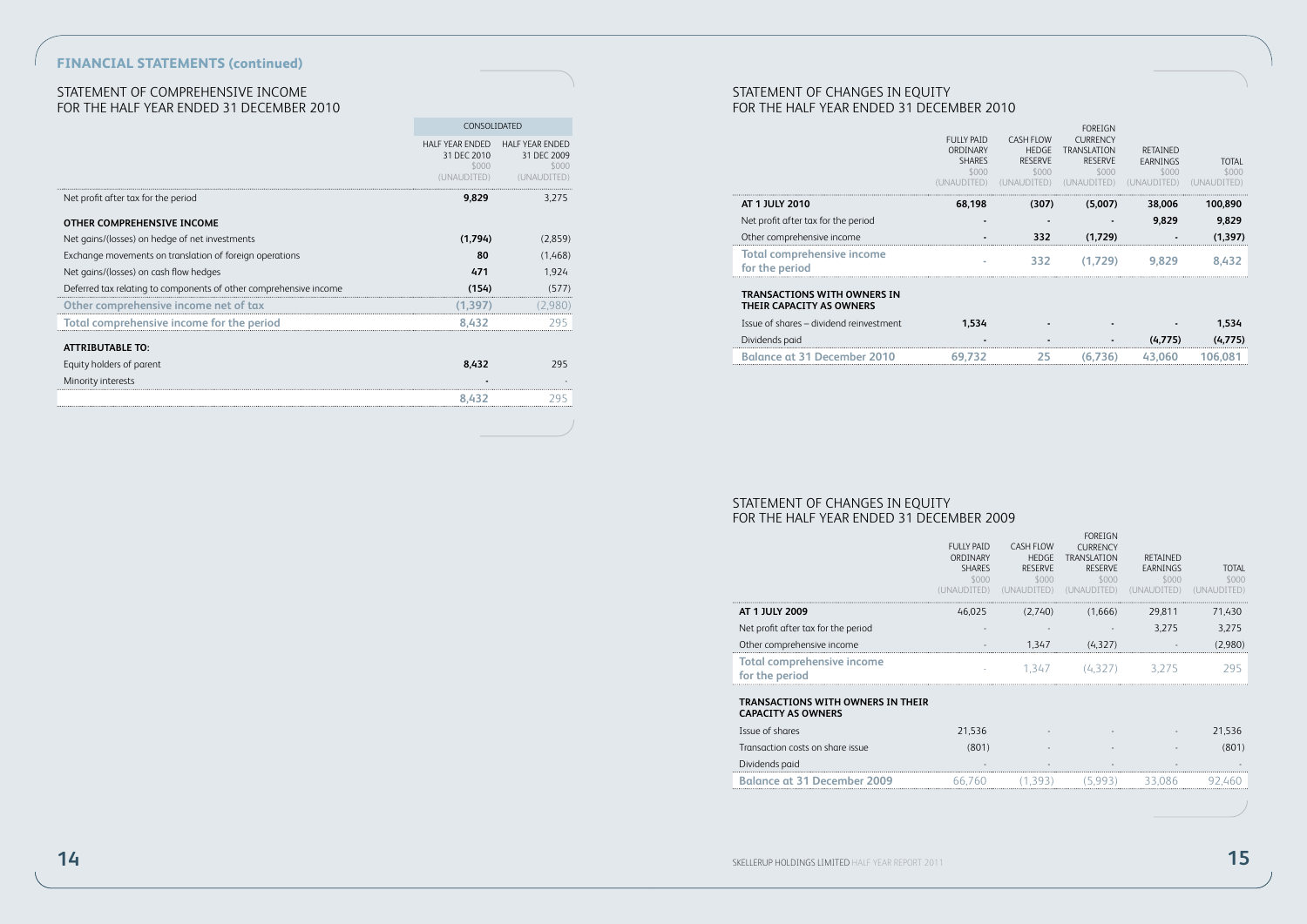# FOR THE HALF YEAR ENDED 31 DECEMBER 2010

#### **1 CORPORATE INFORMATION**

The financial statements of Skellerup Holdings Limited for the half year ended 31 December 2010, were authorised for issue in accordance with a resolution of the directors dated 16 February 2011.

Skellerup Holdings Limited is registered under the Companies Act 1993, incorporated in New Zealand, and listed on the New Zealand Exchange.

Skellerup Holdings Limited is an issuer for the purposes of the Financial Reporting Act 1993.

# SUMMARY OF SIGNIFICANT ACCOUNTING POLICIES

*(a) Basis of Preparation*

This general purpose condensed financial report for the half year ended 31 December 2010 has been prepared in accordance with NZ IAS 34 Interim Financial Reporting and IAS 34 Interim Financial Reporting.

The half year financial report does not include all notes of the type normally included within the annual financial report and therefore cannot be expected to provide as full an understanding of the financial performance, financial position and financing and investing activities of the consolidated entity as the full financial report.

It is recommended that the half year financial report be read in conjunction with the annual report for the year ended 30 June 2010 and considered together with any public announcements made by Skellerup Holdings Limited during the half year ended 31 December 2010 in accordance with the continuous disclosure obligations of the NZX listing rules.

The accounting policies and methods of computation are the same as those adopted in the most recent annual financial report.

The financial statements are presented in New Zealand dollars and all values are rounded to the nearest thousand dollars (\$000).

*(b) Changes in Accounting Policy*

There have been no changes to accounting policies during the reported period.

#### *(c) Comparatives*

Certain prior year balances have been reclassified to be consistent with the current period's presentation.

#### **2 OPERATING SEGMENTS**

The Group's operating segments are Agri, Industrial and Corporate, being the divisions reported to the executive management and Board of Directors to assess performance of the Group and allocate resources.

The principal measure of performance for each segment is EBIT (earnings before interest and tax). As a result, finance costs and taxation have not been allocated to each segment.

#### *Agri Segment*

The Agri segment manufactures and distributes dairy rubberware which includes milking liners, tubing, filters and feeding teats, together with other related agricultural products and dairy vacuum pumps to global agricultural markets.

#### *Industrial Segment*

The Industrial segment manufactures and distributes technical polymer products across a number of industrial markets, including construction, infrastructure, automotive, mining and general industrial, together with industrial vacuum pump equipment for a variety of industrial applications worldwide.

#### *Corporate Segment*

The Corporate segment includes the parent company and other central administration expenses that have not been allocated to the Agri and Industrial segments. With the Group operating a central treasury function, finance costs and costs relating to fair value derivatives have been retained in the corporate segment.

#### INTER SEGMENT REVENUE

Inter segment transfer prices are set on an arm's length basis. Such inter segment revenue for the year was \$1.245 million (2009, \$0.996 million) and relates to a range of Vacuum Pumps which the Industrial segment manufactures and transfers to the Agri segment to fulfill the sales demand for Agri customers.

Intra segment revenue and expenses within each segment are eliminated prior to disclosing the consolidated result for the individual segment.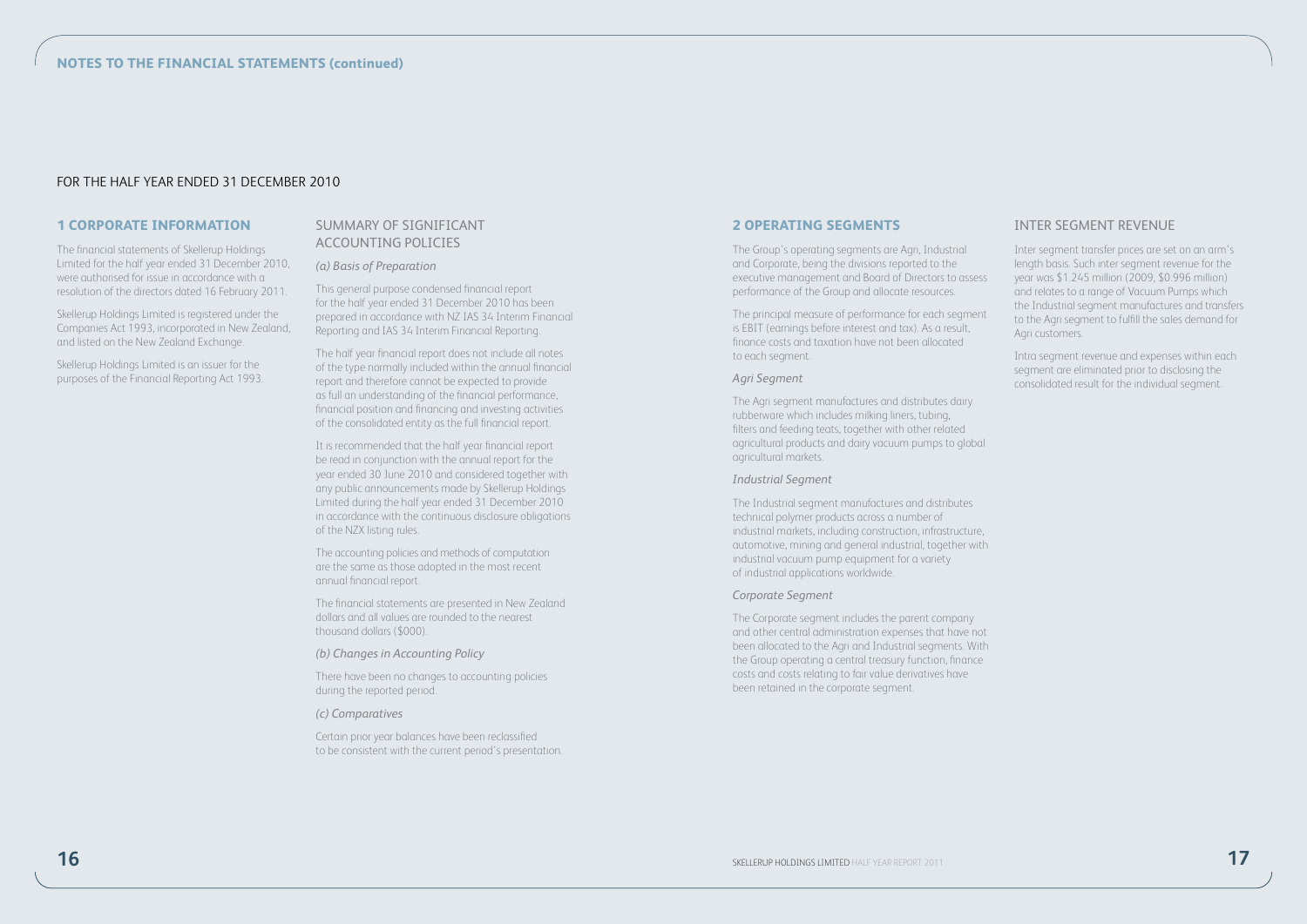# **Notes to the Financial Statements (continued)**

The following table presents revenue, expenditure and certain asset information regarding the Operating Segments.

| Half Year ended 31 December 2010   | 2010 CONTINUING OPERATIONS |                     |                    |                       |                |  |  |
|------------------------------------|----------------------------|---------------------|--------------------|-----------------------|----------------|--|--|
|                                    | AGRI<br>\$000              | INDUSTRIAL<br>\$000 | CORPORATE<br>\$000 | ELIMINATIONS<br>\$000 | TOTAL<br>\$000 |  |  |
| <b>REVENUE</b>                     |                            |                     |                    |                       |                |  |  |
| Sales to customers                 | 33,452                     | 62,749              |                    |                       | 96,201         |  |  |
| Inter segment revenue              | 8,130                      | 5,979               |                    | (14, 109)             |                |  |  |
| Intra segment revenue              |                            | 1,245               |                    | (1,245)               |                |  |  |
| Rental revenue                     |                            |                     | 92                 |                       | 92             |  |  |
| Total revenue                      | 41,582                     | 69,973              | 92                 | (15, 354)             | 96,293         |  |  |
| <b>RESULT</b>                      |                            |                     |                    |                       |                |  |  |
| Segment EBIT                       | 8,116                      | 9,766               | (2, 410)           |                       | 15,472         |  |  |
| Less Finance costs                 |                            |                     |                    |                       | 1,370          |  |  |
| Profit before income tax           |                            |                     |                    |                       | 14,102         |  |  |
| Less Income tax expense            |                            |                     |                    |                       | 4,273          |  |  |
| Net profit after tax               |                            |                     |                    |                       | 9,829          |  |  |
| <b>ASSETS AND LIABILITIES</b>      |                            |                     |                    |                       |                |  |  |
| Total segment assets               | 42,549                     | 104,734             | 22,011             |                       | 169,294        |  |  |
| Total segment liabilities          | 5,245                      | 20,799              | 37,169             |                       | 63,213         |  |  |
| Net Assets                         | 37,304                     | 83,935              | (15, 158)          |                       | 106,081        |  |  |
| OTHER SEGMENT INFORMATION          |                            |                     |                    |                       |                |  |  |
| Capital expenditure                | 1,376                      | 1,721               | 20                 |                       | 3,117          |  |  |
| Depreciation and amortisation      | 2,139                      | 1,349               | 181                |                       | 3,669          |  |  |
| Impairment losses                  |                            |                     |                    |                       |                |  |  |
| <b>CASHFLOW</b>                    |                            |                     |                    |                       |                |  |  |
| Segment EBIT                       | 8,116                      | 9,766               | (2, 410)           |                       | 15,472         |  |  |
| Plus depreciation and amortisation | 2,139                      | 1,349               | 181                |                       | 3,669          |  |  |
| Movement in working capital        | 3,185                      | (1,260)             | (3, 127)           |                       | (1,202)        |  |  |
| Segment cash flow                  | 13,440                     | 9,855               | (5,356)            |                       | 17,939         |  |  |
| Finance expenses and tax           |                            |                     |                    |                       | (4, 675)       |  |  |
| Net Cash flow from/(used in)       |                            |                     |                    |                       | 13,264         |  |  |
| operating activities               |                            |                     |                    |                       |                |  |  |

| Half Year ended 31 December 2009                     | 2009 CONTINUING OPERATIONS |                     |          |                                 |                |  |
|------------------------------------------------------|----------------------------|---------------------|----------|---------------------------------|----------------|--|
|                                                      | AGRI<br>\$000              | INDUSTRIAL<br>\$000 | \$000    | CORPORATE ELIMINATIONS<br>\$000 | TOTAL<br>\$000 |  |
| <b>REVENUE</b>                                       |                            |                     |          |                                 |                |  |
| Sales to customers                                   | 30,980                     | 54,284              |          |                                 | 85,264         |  |
| Inter segment revenue                                | 7,544                      | 4,628               |          | (12, 172)                       |                |  |
| Intra segment revenue                                |                            | 996                 |          | (996)                           |                |  |
| Rental revenue                                       |                            |                     | 39       |                                 | 39             |  |
| Total revenue                                        | 38,524                     | 59,908              | 39       | (13, 168)                       | 85,303         |  |
| <b>RESULT</b>                                        |                            |                     |          |                                 |                |  |
| Segment EBIT                                         | 6,365                      | 3,848               | (2,847)  |                                 | 7,366          |  |
| Less Finance costs                                   |                            |                     |          |                                 | 2,430          |  |
| Profit before income tax                             |                            |                     |          |                                 | 4,936          |  |
| Less Income tax expense                              |                            |                     |          |                                 | 1,661          |  |
| Net profit after tax                                 |                            |                     |          |                                 | 3,275          |  |
| <b>ASSETS AND LIABILITIES</b>                        |                            |                     |          |                                 |                |  |
| Total segment assets                                 | 43,035                     | 101,561             | 17,857   |                                 | 162,453        |  |
| Total segment liabilities                            | 6,191                      | 18,411              | 45,391   |                                 | 69,993         |  |
| <b>Net Assets</b>                                    | 36,844                     | 83,150              | (27,534) |                                 | 92,460         |  |
| OTHER SEGMENT INFORMATION                            |                            |                     |          |                                 |                |  |
| Capital expenditure                                  | 1,488                      | 636                 | (37)     |                                 | 2,087          |  |
| Depreciation and amortisation                        | 1,284                      | 1,793               | 176      |                                 | 3,253          |  |
| <b>Impairment losses</b>                             |                            |                     |          |                                 |                |  |
| <b>CASHFLOW</b>                                      |                            |                     |          |                                 |                |  |
| Segment EBIT                                         | 6,365                      | 3,848               | (2,847)  |                                 | 7,366          |  |
| Plus depreciation and amortisation                   | 1,284                      | 1,793               | 176      |                                 | 3,253          |  |
| Movement in working capital                          | 5,133                      | 2,163               | (1, 120) |                                 | 6,176          |  |
| Segment cash flow                                    | 12,782                     | 7,804               | (3,791)  |                                 | 16,795         |  |
| Finance expenses and tax                             |                            |                     |          |                                 | (4, 197)       |  |
| Net Cash flow from/(used in)<br>operating activities |                            |                     |          |                                 | 12,598         |  |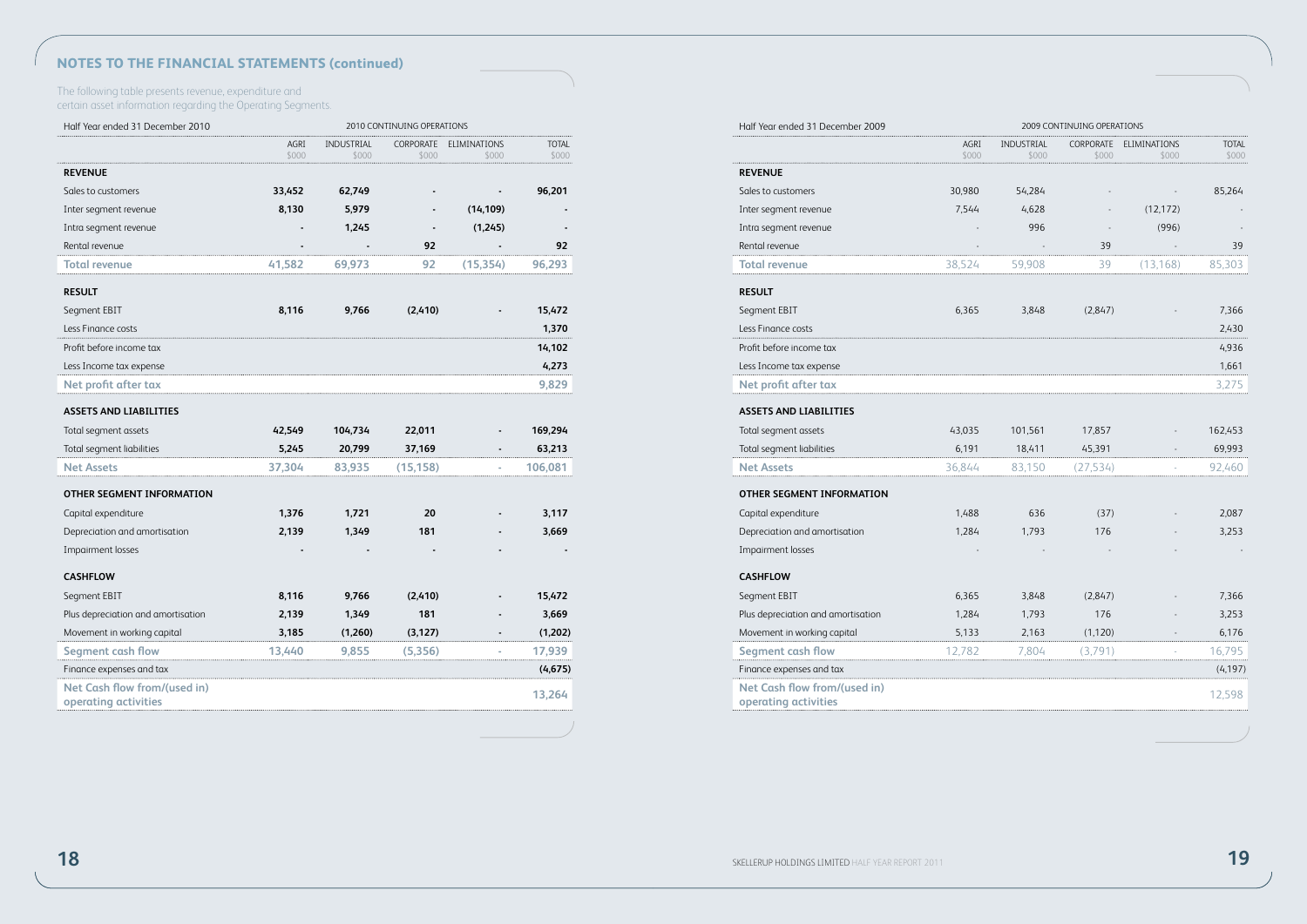# **NOTES TO THE FINANCIAL STATEMENTS (continued) DIRECTORY DIRECTORY**

# **3 DIVIDENDS PAID**

| 31 DEC 2010<br>SOOO | 31 DFC 2009<br>ruuu | YFAR FNDFD<br>30 IUN 2010       |
|---------------------|---------------------|---------------------------------|
|                     |                     |                                 |
| 4.775               |                     |                                 |
| 1.534               |                     |                                 |
| 3 241               |                     |                                 |
|                     |                     | HALF YEAR ENDED HALF YEAR ENDED |

#### **Interim dividend – June 2010 year**

| Dividend on ordinary shares - 2 cents per share - fully imputed<br>paid on 31 March 2010 |  | 3.769 |
|------------------------------------------------------------------------------------------|--|-------|
| Less reinvested under the dividend reinvestment plan 2,711,814<br>shares @ 53.04 cents   |  | 1438  |
| Net dividend paid                                                                        |  |       |

Subsequent to the six month period, the Board of Directors resolved to pay a fully imputed interim dividend of 2.0 cents per share, a total of \$3,856k. The dividend will be paid on 31 March 2011 to shareholders on the register at 5 pm on 18 March 2011. The Dividend Reinvestment Plan will not be operative for this particular dividend payment.

#### **4 SHARE CAPITAL**

On 21 October 2010 the company issued an additional 1,657,879 shares under the Dividend Reinvestment Plan. This increased the total number of ordinary shares on issue to 192,805,807 shares as at 31 December 2010 (2009, 188,436,114 shares).

#### **5 BANK FACILITY**

The company has in place a term loan facility with the ANZ National Bank Limited which provides Group funding requirements to September 2012. With the lower level of term debt utilised, the Group has arranged with the ANZ National Bank during the reporting period, to reduce the total term loan facility to NZD 40.0 million.

As at 31 December 2010 the company was compliant with all covenant ratios.

## **6 EVENTS AFTER THE BALANCE SHEET DATE**

On 22 February 2011, the Christchurch operations of Skellerup Holdings Limited experienced a serious earthquake which disrupted trading activities for approximately 10 days. Business operations have returned to normal, and the earthquake is not expected to have a financial impact on the total years result.

#### **BOARD OF DIRECTORS**

Sir Selwyn Cushing, KNZM,CMG CHAIRMAN E.M. Coutts, B.MS, C.A. D.W. Mair, B.E., M.B.A.

J.C. Thompson

#### **MANAGEMENT**

D.W. Mair, B.E., M.B.A. ACTING CHIEF EXECUTIVE

G.P. Keogh, C.A. CHIEF FINANCIAL OFFICER

J.H. Greenwood, B.Com F.C.A. COMPANY SECRETARY

#### **REGISTERED OFFICE**

Skellerup Holdings Limited 1-37 Mt Wellington Highway Mt Wellington **Auckland** New Zealand

PO Box 14-537 Panmure Auckland 1741 New Zealand

Telephone +64 9 571 1208 Facsimile +64 9 571 5896 Email info@skellerupholdings.co.nz Website www.skellerupholdings.co.nz

#### **LEGAL ADVISORS**

Chapman Tripp 23-29 Albert Street Auckland New Zealand

#### **BANKERS**

ANZ National Bank Limited 23-29 Albert Street Auckland New Zealand

#### **AUDITOR**

Ernst & Young 41 Shortland Street Auckland New Zealand

#### **SHARE REGISTRAR**

Computershare Investor Services Limited Private Bag 92119 Auckland 1142 159 Hurstmere Road Takapuna, North Shore City 0622 New Zealand

#### **Managing Your Shareholding Online:**

To change your address, update your payment instructions and to view your investment portfolio including transactions, please visit; www.computershare.co.nz/investorcentre

General enquiries can be directed to: enquiry@computershare.co.nz Private Bag 92119, Auckland 1142 Telephone +64 9 488 8777 Facsimile +64 9 488 8787

Please assist our registrar by quoting your CSN or shareholder number.